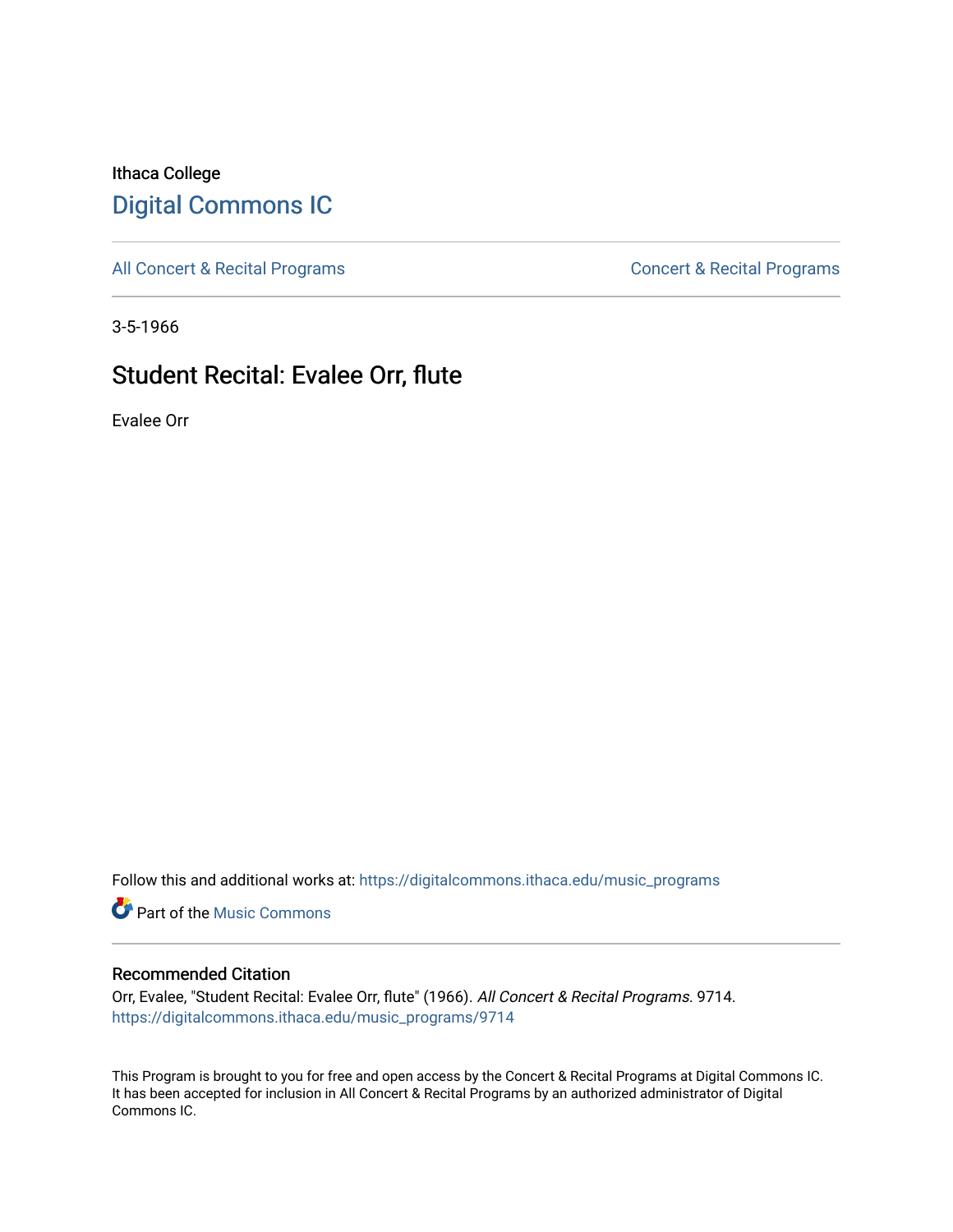

#### SCHOOL OF MUSIC

#### STUDENT RECITAL

Evalee Orr, Flute Susan Jones, Accompanist

#### **PROGRAM**

Sonata V . . . . . . . . . . . . . . . . . J. S. Bach

Nocturne and Allegro Scherzando .. Philippe Gaubert

Sonate I . . . . . . . . . . . . . . Bohuslav Martinu

\*\*\*\*\*\*\*\*\*\*\*\*\*\*

CHORAL REHEARSAL ROOM

Saturday, March 5, 1966

2:00 P.M.